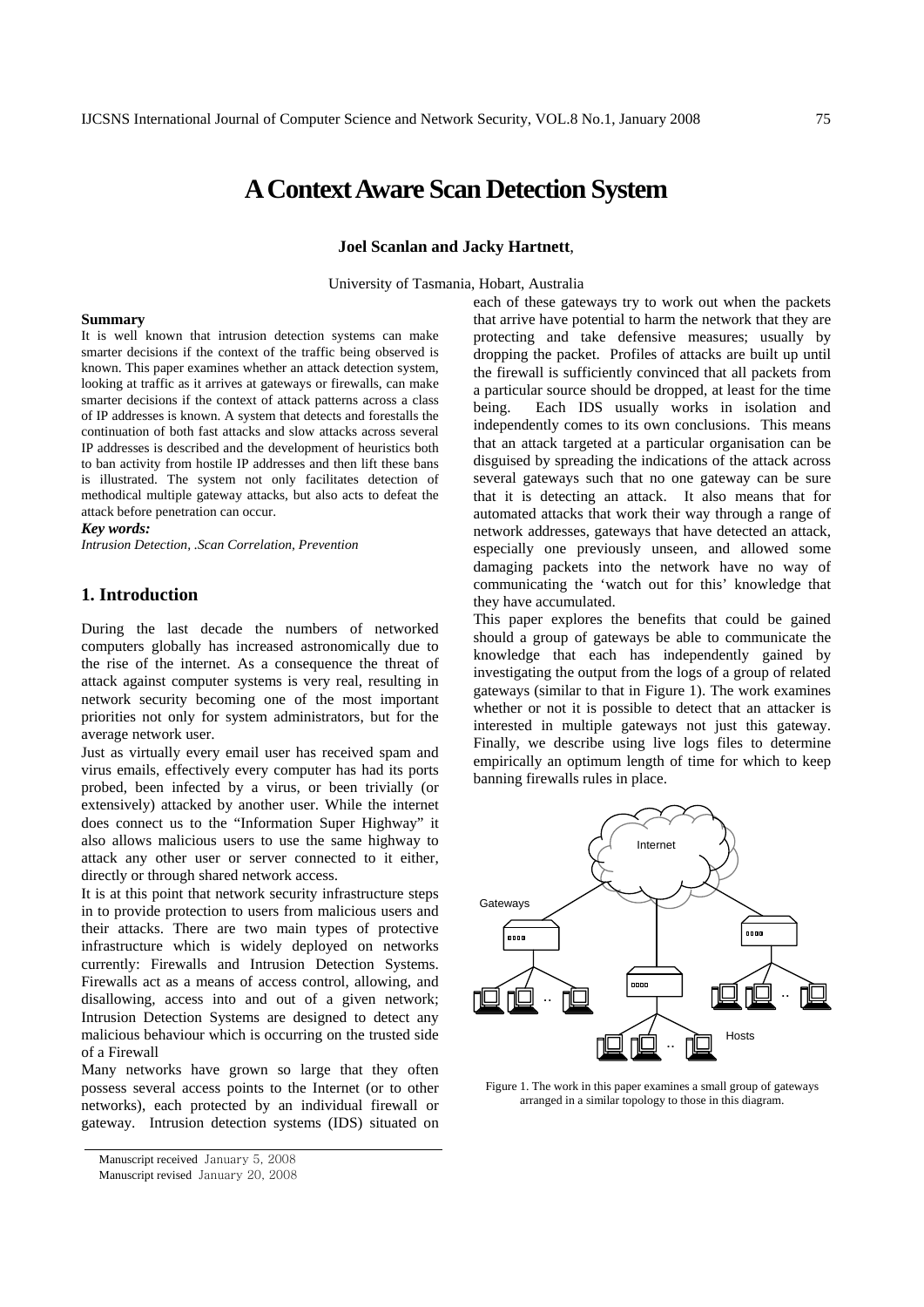# **2. Log Analysis**

A fundamental component of any system which monitors network activity is the Audit Log. The audit log records all of the activities which have happened at a given place within the network; whether it is a gateway or another type of network monitoring sensor sniffing packets off the network directly for analysis.

Attacks are generally identified by Intrusion Detection Systems examining audit logs by one of the following two methods: Anomaly Detection and Signature Detection.

The Anomaly detection method requires a profile of each user or user group to be made, this is usually learnt by monitoring their normal behaviour [1, 2]. The behaviour model is then compared to user actions upon the system, searching for behaviour that does not fit the model; this behaviour is then classed as abnormal behaviour and treated as an intrusion.

Anomaly detection is broader than just mapping profiles of human usage. It is also applicable to processes and network access or usage [3]. Network traffic analysis can yield profiles of normal usage that can be used in monitoring network traffic for anomalies and thus to detect attacks.

The Misuse detection method searches audit logs for known attacks, matching malicious behaviour to predefined signatures. Misuse detection has a database of attack signatures against which it can compare network event patterns in order to discover an attack. This results in signature detection systems being able to be operational directly after they are installed without the need for any training of the system [2].

Misuse based intrusion detection is significantly more computationally efficient than anomaly based detection per item of knowledge as it does not need to create matrices for each system activity [4], in order to compare it to a users normal activity (i.e. to decide on whether activity is enough of an anomaly to warrant a detection alert). Misuse detection has a flaw in that it requires a signature for a given attack to be able to be detected, and in some instances this is a case of waiting for an attack to occur, to then be able to make a signature to protect against it.

# **3. Detection Context**

The context of network traffic as a topic in network security has grown in importance over the last decade. Initially the focus was only on Firewalls, which have progressed from being simple packet filters to more context aware proxy and dynamic packet filters [5]. Likewise, various Intrusion Detection Systems have been designed and modified to also utilize and act upon information based on the wider context of an environment, or users' behaviour [6-8]. Further, researchers have also amalgamated alert data from multiple detection sources targeting services such as web and mail servers [9].

There are two primary reasons for the increased usage of contextual information by these two types of network infrastructure: efficiency and accuracy. The initial usage of contextual network information was to decrease the number of packets examined by a firewall; by ignoring packets in an already authorised session. Conversely, Intrusion Detection Systems have tended to use contextual information in conjunction with attack signatures to more accurately detect an attack.

Current Intrusion Detection systems using signature or anomaly detection (or a combination of both) are able to operate effectively on a single gateway or as a network sensor. They analyse network traffic within the context of a single gateway; however if a user attacks multiple gateways upon the same network they are usually treated as a single gateway attack at each gateway, meanwhile any breech which does occur is effectively a breech upon them all. A scan which may appear to be trivial at each gateway is in the context of the entire network actually a coordinated attack, and of far greater interest to the network as a whole.

Detection systems attempting to discover scans which target more than a single gateway on a network need to have a complete knowledge of the given network's context. This entails the system having access to the audit log at each gateway upon the network, and not merely a listing of alerts or threats from detection software which are examining behaviour in a single gateway context. The result is a secondary stage of analysis of network events.

# **4. Port Scans**

Throughout much of the research and development of intrusion detection systems scans of hosts and ports have been described as the reconnaissance portion of an intrusion [10], and only shown to be of use once further malicious activity has occurred. Due to the sheer number of scans that occur, it has been far too computationally expensive to attempt to correlate scan data. As only a small percentage of scans ever translate into full blown hacking attempts this has not been seen as a serious concern. However, recent research is tackling the problem of correlating this data in an efficient manner. If the data can be analysed and correlated, then further attacks may be thwarted, or scan profiles from repeat offenders developed. The precursor nature of reconnaissance activity can then be used as a defensive mechanism.

There has been a large amount of research on the analysis of audit logs and network activity within the context of intrusion detection and much of the knowledge learned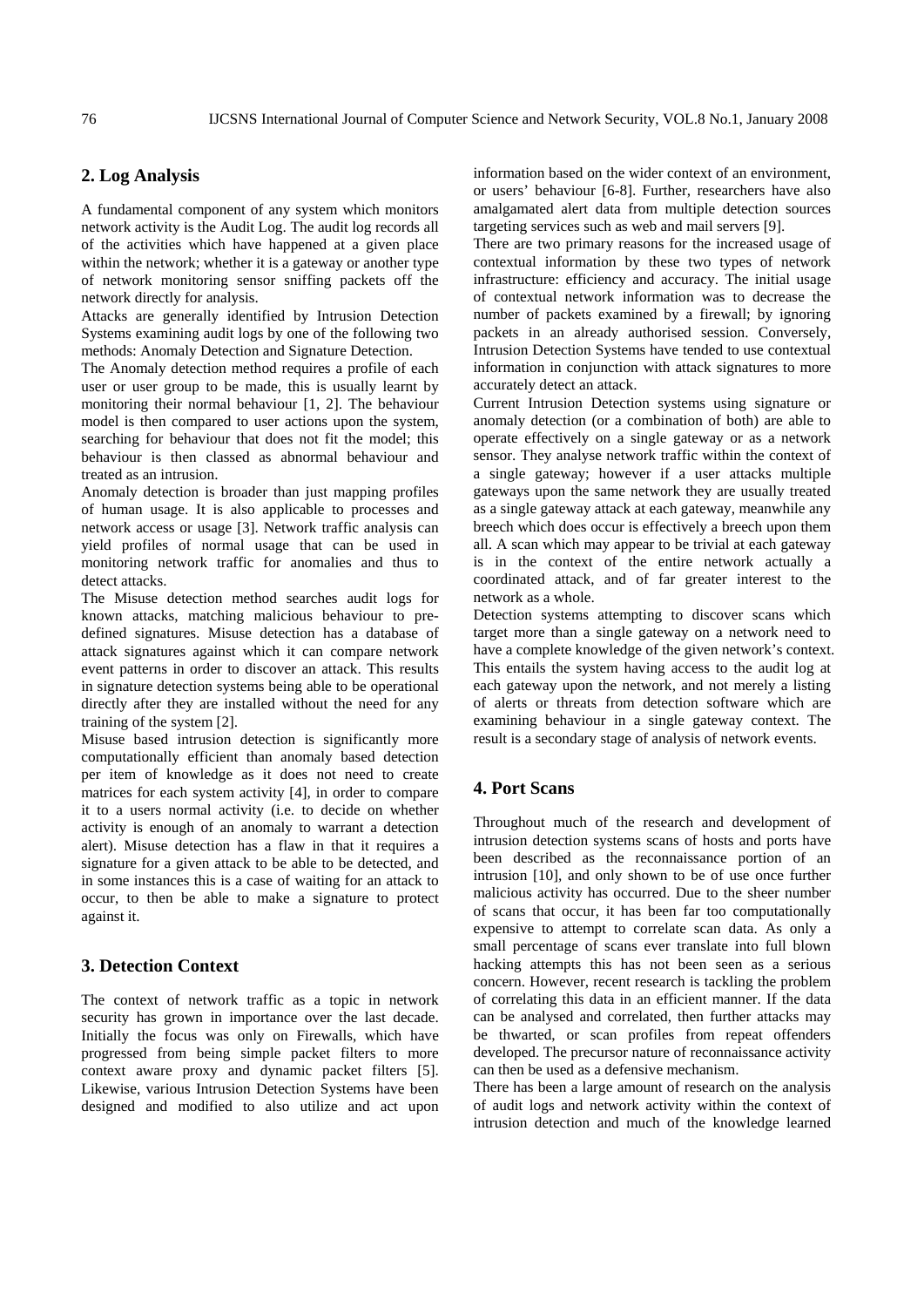can be translated to scan correlation. Many challenges have been overcome in the past 20 years enabling ID systems to scale to large networks while at the same time remaining effective. Scan correlation now hopes to achieve these same twin goals. Before we examine the existing scan correlation systems, it is appropriate to take a deeper look at why scans occur.

Every IP address gets scanned. There are a finite number of IP addresses; it is the way that network addressing was designed. To re-visit the often used analogy of a hacker being like a burglar breaking into a computer instead of a home. Imagine a burglar who has access to an address book of every house in the world, and can find out a few details such as whether anyone lives there and what the alarm system is probably running without leaving the relative safety of his own home. This is why every computer gets scanned. Hackers have an address book of possible locations, and with a handful of scans that last only a few seconds they can discover whether a computer is at the address and what services it is running.

There are many readily available tools which allow for various automated scans to be completed at the click of a button. The most commonly used probing utility which is used both by system administrators and malicious users alike is called nmap [11]. Nmap allows for a wide range of different scans to be completed over various IP ranges or lengths of time. It comes equipped with over of 700 different recognisable operating system finger prints to match to scan results. Furthermore, it also allows for various scans that guarantee anonymity such as idle scans. An idle scan involves using a second computer as an intermediary to hide the identity of the scanner [12]. The attacking PC probes the target, spoofing the source address as being from an idle computer, while at the same time constantly probing the idle PC. If the idle computer is only responding to the hacker's activities, the ID in the header of the response packets coming back to the hacker will increment when the target PC responds to the spoofed packet. This allows the malicious user to know that the target IP and port are indeed present and open.

Reconnaissance activity occurs in every field where there is an attack that is about to take place. Likewise, malicious computer users also probe systems ahead of a more direct attack, looking for targets and then weaknesses. In this way, scans are undertaken across vast amounts of IP space, first mapping the locations of gateways, networks and hosts, before then probing these computers looking for vulnerabilities to attack. However there are also scan activity which is benign in nature, originating from sources such as web crawlers and proxies. Often these types of services appear as a scanner, but are totally benign. One of the challenges facing scan correlation systems is to classify both benign scan activities as well as malicious.

# **5. Scan Correlation Systems**

This section will examine two existing scan correlation systems that have been produced to date. The first of which is the most similar to the system that we produced, while the second is an interesting system which is highly relevant in the further work discussed later in the paper. The system that is discussed in this paper and the system discussed in section 4.1.1 both operate using a statistical anomaly based method involving thresholds. Existing IDS systems such as Bro [13] and Snort [14] both make use of thresholds in the context of scans. Although both systems use static values, one of 20 and one of 100, with no apparent justification for the value chosen. The two systems discussed here that use thresholds were projects that focused on finding the appropriate threshold level to efficiently classify scanners.

5.1 Threshold Random Walk: Sequential Hypothesis Testing

At the same time as this work was being undertaken other similar work was being completed and published by Jung et al (2004). This system focuses primarily on distinguishing between the benign scans that take place and the malicious scans. The question that Jung et al were answering was how to detect when a scanner is malicious and when it is benign. Both our work and Jung's, at a fundamental level, involve simple profiling of scan behaviour, to extract meaning from otherwise noise-laden scan activity.

Jung et al [15] proposed a detection algorithm called Threshold Random Walk (TRW). The algorithm is based on the mathematical technique called Sequential Hypotheses Testing described by Wald [16]. The basis for the algorithm is that scans or failed connections to unpopulated IP space are much more likely to come from a malicious user than an authorized user. As a possible scan takes place for each host that is probed the TRW algorithm notes whether the source IP was successful or not, with special attention to whether or not the destination IP was in use or not. For the source IP a tally is kept of the results, and once that value reaches a threshold level a decision is made as to whether the source IP was an unauthorised scanner or not. The method has given good results, out performing both the Bro and Snort intrusion detection systems when detecting scanners with a threshold of 4 being found as the optimum. Web crawlers and proxies were able to be distinguished from regular scanners because they rarely probed unpopulated space.

 While the system gave good results on the networks on which it was tested, it would be interesting to see how it would perform on a more heavily populated IP space. The best results occurred on a network which was only 4.47%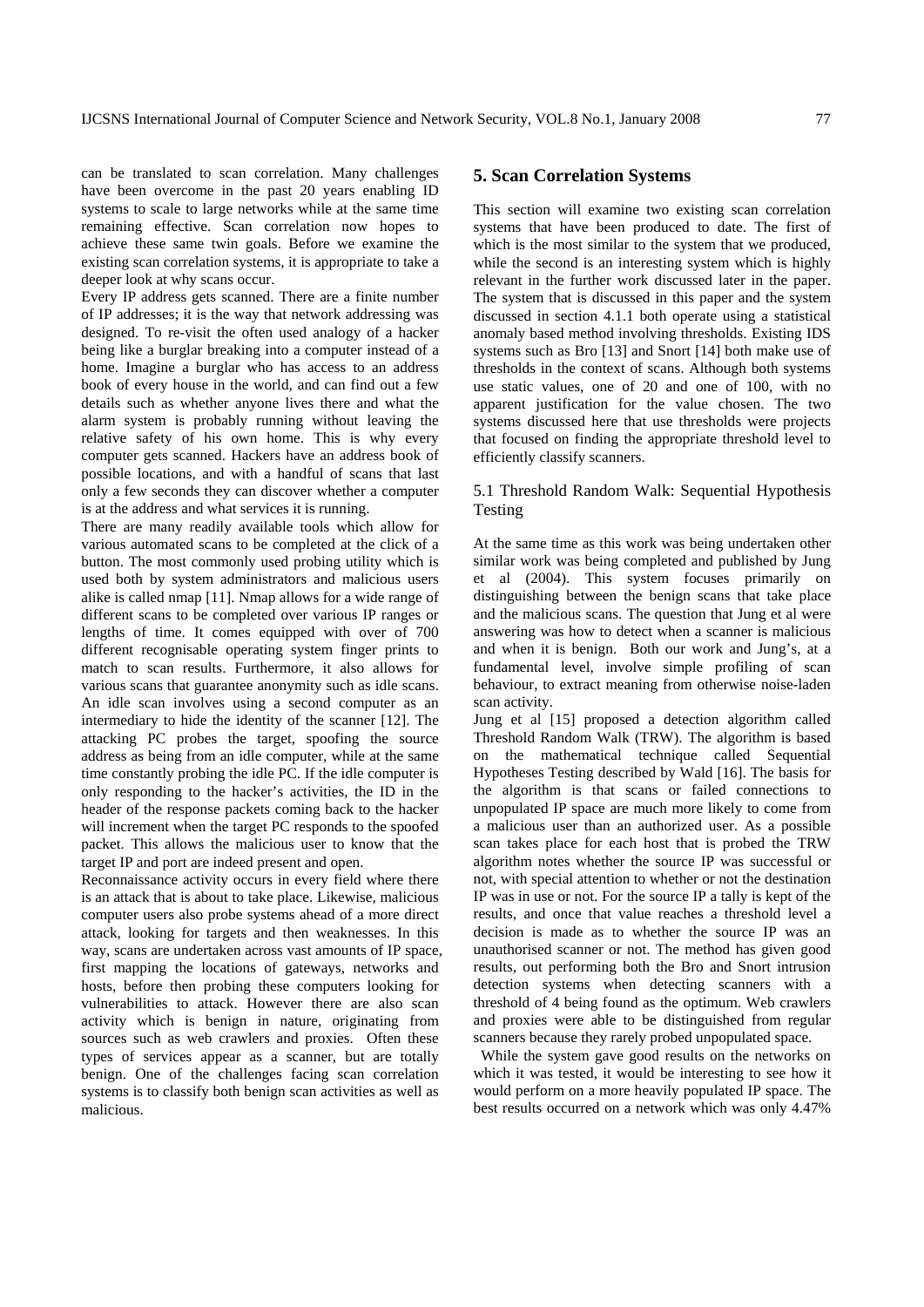populated, and with the second network tested being only 42% populated. The system seems to have been built overlooking how many companies, government departments and countries are running out of IP space, or are at least avoiding attaining more, using the bulk of the IP space they own.

# 5.2 Spade and Spice: Simulated Annealing

The most ambitious project that has been proposed to date in scan correlation is the Spice and Spade System by Stainford et al (2002). The system was being built with Defense Advanced Research Projects Agency (DARPA) funding in the U.S. However, in the fallout from 9/11, all non-classified research projects were either brought within the Department of Defense, or lost their funding. The latter happened to this project before it was completed. The authors have now moved on to other projects.

The work that had been proposed, and partially implemented, by Stainford et al [17] was intended to correlate scan activity and would not only classify the user as a scanner, but also be able to link it to past scan activity. The goal of such a connection would be to link users who operate over a long time under multiple source IP addresses to avoid detection. This is precisely what is required in a system that identifies and tracks reconnaissance activity. The system they proposed operates with two components, a sensor (Spade) and a correlation engine (Spice).

The proposed system involved Spade feeding events into Spice, along with an anomaly score it had generated based on the source IPs activity (the negative log of the probability of the event occurring). Spice then places the event in a graph noting the various properties of the event such as source IP, target IP, target and source port and time. The location at which the item is placed into the graph is found through the use of a search algorithm called Simulated Annealing. Prior to each event being added, the graph is searched to locate the best location for it, placing it near events of a similar nature. It is here that past scans and events can then be correlated to determine whether a source IP has been changed. It could also be used to decide on the correct response to the user's activity. However for the reasons mentioned above, Spice was never implemented.

The approach appears to have a significant potential and its results would have been very interesting if it had been implemented. The paper which detailed the proposal mentioned how it could be of great use implemented in a distributed fashion, allowing for a more robust system that would scale to large networks. While this work was not completed it demonstrated a possible advance in the possible methods for scan correlation, and is discussed in the further work of this paper.

# **6. Implementation**

The work discussed in this paper has been undertaken in two phases, each comprising a year of research as an honour topic. The first phase was aimed at testing the hypothesis that it was possible to detect scans which occur against multiple gateways upon a single network. The results of this phase will be briefly discussed in this paper, however they have been outlined further in Scanlan et al. [18]. The second phase of the research has recently been completed and this paper will discuss a selection of interesting results from this work.

### 6.1 Phase 1

The initial work carried out was designed to test the hypothesis that a malicious source IP address could be detected scanning multiple gateways upon the same network through centralised analysis. The system which was implemented analysed actual audit data from a gateway range that consisted of multiple remote gateways tied to a central server (ns1) which conducts the analysis, as shown in Figure 2. Ns1 is effectively bound to the IP addresses of almost a complete C-class running from 0 to 252 in the last octet, through monitoring the 5 gateways that divide the IP space. The resulting IP range of 'virtual' consecutive gateways, as it appears externally to be 253 separate machines when really each IP address will report to the same machine in one amalgamated log, through amalgamating the actual gateway logs. The audit log still reports which IP address within this range was probed, meaning that it is possible to analyse the data for a single IP address within the 253 range. The majority of the log data used in this study is comprised of simple port probes which have been targeted against IP's within the range. As the goal of the system is to know what is happening across multiple gateways, and therefore the whole network, the retention of context is vitally important. The context of the amalgamated log is preserved through the way in which the log is parsed by the system. The system contains 2 modules: the Analysis module and the Tracking module. The Analysis module stores a simple profile of each IP which probes the network in a database. This profile consists of such information as IP, target gateway, target port, date and time, ID number, two Boolean values and a probe count. The two Boolean values are used to store whether or not the given user has probed more than one IP address or more than one port. This first Boolean value is of much greater importance then the second, as it plays a crucial role in the second goal. This Audit table effectively compresses the amalgamated log down to being a single entry per malicious IP, indicating how often they have

probed the system and whether or not their probes have

been against multiple ports or gateways.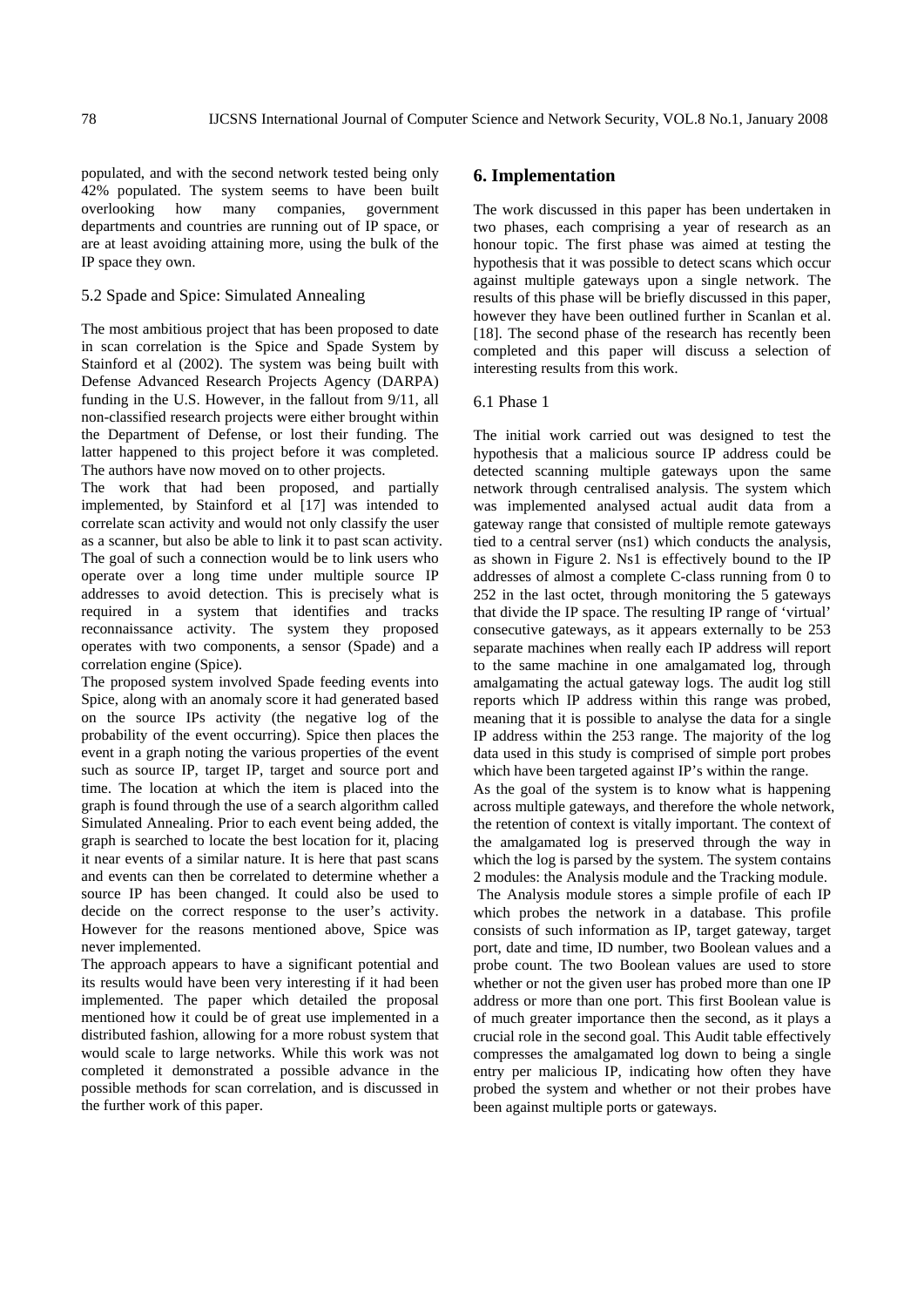

Figure 2. The activity log from each of the gateways is amalgamated into a single log for analysis.

The Tracking module examines each IP address at a much greater resolution, in terms of information being recorded, than the Analysis module. The tracking module is not used for every IP, but only those which appear to be of interest to the Analysis module through probing multiple gateways or ports. For each probe which is sent by an IP a new entry is added to the tracking table, recording the IP, target gateway (for each gateway and not merely the first gateway as in the Analysis module), target port, date and time. This allows for the activities of an IP to be closely examined in terms of attempting to define a scan pattern that could be useful for linking different attacking IP's with similar patterns to being the same user who is changing IP addresses.

The second goal of the system was to examine if a threshold level could be established and at which point this should be set. Then if the number of probes from a single user exceed the threshold, a classification as to whether the user is a threat or not can occur. This threshold works primarily upon the probe count and multiple destination IP Boolean value.

### 6.2 Phase 1 Results

The two main results from the first phase of the research, applied to our project goals: proving the hypothesis that attacks across multiple gateways could be detected, and deciding whether or not an effective threshold level could be established.

 As described in section 4, the Analysis module records a series of details about each IP address that probes the network. This includes a count of their actual probes, and whether or not a source IP has probed more than a single gateway. Table 1 displays several statistics which were gathered by the Analysis module. The first section of these was gathered on the Phase 1 log file. This log file was about 10MB in size and covered the 10 day study period of the 1st of September 2003 till the 10th of September. During the Study period 6766 individual source IP

Table 1. Individual Source IP Address

|                     | <b>Single Gateways</b> | Multiple |
|---------------------|------------------------|----------|
| Phase 1 log         |                        |          |
| Source IP Addresses | 5990                   | 776      |
| % of Total          | 88.53%                 | 11.47%   |
| Phase 2 log         |                        |          |
| Source IP Addresses | 67029                  | 8948     |
| % of Total          | 88.2%                  | 11.85%   |

addresses probed the gateways, of which 776 (11.5%) probed multiple IP addresses. This represents a sizeable risk to networks which had previously gone unnoticed; however noticing that a multiple gateway scan has indeed occurred is only the first step; being able to detect it efficiently is the second half, and the more valued challenge of phase 1.

The analysis module records a count of the number of probes which have been sent by each source IP address against any of the gateways on the network. The second goal of the system was to see if this count could be effectively used to gauge whether or not a user is likely to probe multiple gateways. To investigate the usage of this simple heuristic several test levels were examined. When examining the count value it was found that 83% of source IP addresses sent 3 or less probes against the network. For this reason 3 was the first value we examined as a possible threshold value, followed by 6 and 9 as these were also values where a substantial drop off in probe counts were seen. This heuristic was then used with the Boolean signifying a multiple gateway scan in order to try and classify source IP addresses. The results showed that at a threshold level of 3 only 3.2% of IP's were classified as potentially performing scans on multiple gateways. With the 11.5% being perfect detection, this was a relatively poor result, detecting only 28% of target group. By comparison, when the threshold level was increased to the levels of 6 and 9, the results returned were 8.3% (65% of target group) and 9.7% (85% of target group) respectively. These results were much more acceptable, however not quite at the levels desired. Figure 3 illustrates the result from further testing of other threshold levels. The optimum level efficiency was found to be at an 11 probe threshold, detecting over 90% of the target group.

The threshold level signifies the point at which, if a user exceeds the level at a single gateway, they are highly unlikely to probe multiple gateways. The result is that it is possible to track and detect over 90% of users who attack multiple gateways upon a single network.

### 6.3 Phase 2

Phase 2, which is described in the remainder of this paper, builds directly on top of the system implemented to complete the work in Phase 1.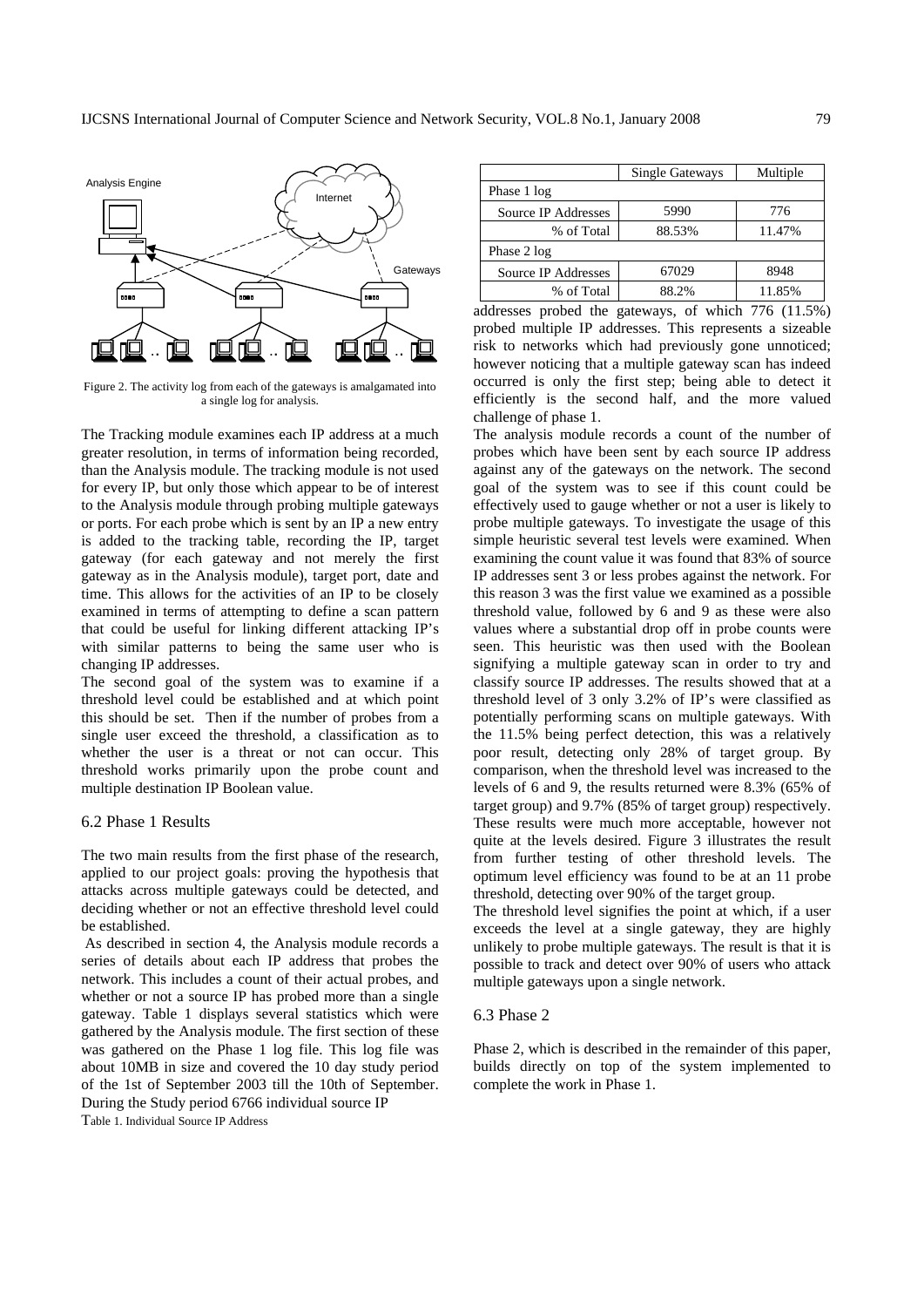

Figure 3. Effectiveness of Detecting IP address probing Multiple **Gateways** 

The first goal in Phase 2 was to verify the work which was done in Phase 1 by using a larger, and longer (in terms of time) log file. Phase 1's log file was not a very large one and this validation is required to certify that the results can be duplicated over a longer time period.

However, once this is accomplished there are several other more practical goals to examine. One of these is the creation of an action module to respond to the users who scan multiple gateways upon the network. This module needs to protect the gateways on the network which have not been scanned by the malicious user ahead of their future attempted attacks.

The concept of adding additional rules to firewalls ahead of a network scan upon the given gateways when further scans may not result in attacks on each gateway is bound to have some administrators sceptical of the system. Concerns about the performance cost of the number of rules which are on firewalls are of great concern to system administrators, and have resulted in rule efficiency applications being produced [19]. Thus the idea of adding extra rules to a series of gateways needs to consider the possible cost in performance on those gateways, as it is obviously of greater concern than when a single rule is added to a single gateway. This is of increased importance in the context of adding rules in response to scan activity for large periods of time, and not more overt malicious activity. One aim of Phase 2 was to be able add and remove the rules it creates in real-time, with the length of the time which a rule is on a firewall to be optimised to be as short as possible, while still providing adequate protection.

 For the removal of rules to occur in a timely fashion while still providing protection to the gateways of the network it was necessary to examine the results from the Phase 1 Tracking module to see in what way malicious users were scanning the network. Figure 4 illustrates the two main scans which were occurring during the Phase 1 log: fast



Figure 4. Ten days of gateway activity recorded by the Tracker Module



Figure 5. Scan across multiple gateways from a lone source IP address.

scan and slow scan. The fast scans generally lasted just a few seconds, through to being a few minutes in total length. Figure 5 shows a classic fast example of a scan which lasts 1 min and scans all 250 IP's within the class C address. The slow scans last a far longer, often scanning at similar time intervals between probes lasting over several days. A third type of scan is a hybrid of the first two types, with a user doing a short fast scan, waiting 24 hours or longer, and then doing a second short fast scan. As a result of the differing scan types, an optimum ban time cannot be a static value and still be effective; it needs to be a dynamic value based on the activities of the given source IP. A further factor affecting the length of the optimum ban time is the length of time taken for users to respond to being banned and cease their attack. Figure 6 illustrates the how many probes users send after they have been banned from a gateway. 50% of users send 2 more probes after they have been blocked from a IP address, with 90% of users sent a further 11 probes or less before ceasing their activities at the given destination IP. The Figure 6 graph is based on the bans that were set in place (upon source IP's that only probed one address) during the period of time covered in audit log 1 described in Table 1.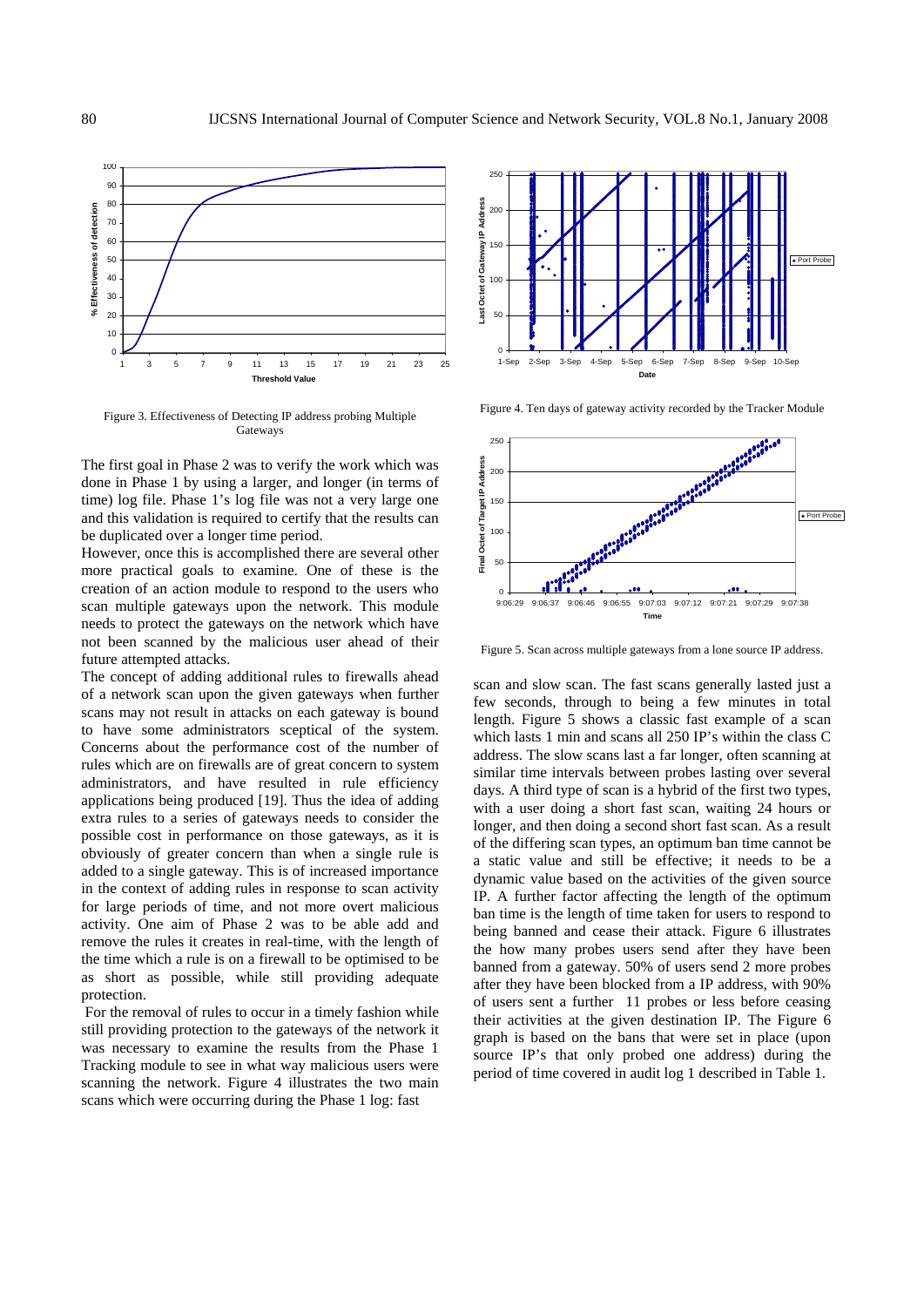

Figure 6. Probes sent from scanner after access has been blocked.



Figure 7. Comparison between Phase 2 and Phase 1 for optimum threshold level.

To be able to optimise the ban length without putting the system at risk from a malicious user the Action module also maintains a history of malicious IP's for a short time after their ban being lifted. This will result in the ability to reapply a ban to a repeat offender who returns after their ban has been lifted without them needing to go through the analysis process again, and risk breaking through the firewall and causing any damage to the internal resources of the network.

As the system is now moving more towards effective management of malicious scanners, and dealing with them efficiently. The Tracking module was disabled as its primary function is in depth profiling of a single users activity, to develop an effective threshold. This kind of profiling is picked up again in the further work by the authors.

## 6.4 Phase 2 Results

Phase 2's results can be split into two main groups: Phase 1 validation, and automated attack response.

The validation of the results which were produced by Phase 1 was the first priority before adding much further to the system. Optimisation tests were completed on the system, the results which are displayed in Table 1, with those of Phase 1 provided for comparison. The Phase 2 log is substantially larger than the Phase 1 log, being 270 MB in size, and covering the time period of July 1st through July 21st of 2004. The results showed that not only were multiple gateway attacks also detectable within a larger more comprehensive log; but were actually of similar frequency as discovered in Phase 1.

To fully validate the Phase 1 results, the optimum threshold level also needs to be calculated on the Phase 2 log. The Phase 2 log, similarly to the Phase 1 log, also had a large peak at 3 as a possible threshold level. A threshold level of 3 would result in a detection efficiency of above 90%; however that would result in ignoring quite a sizeable number of multiple gateway probing source IP addresses. Figure 7 clearly illustrates the increasing efficiency levels for different threshold values. The optimum, according to the Phase 2 log results, would indicate that a threshold around 10 would be the most efficient; this validates the threshold of 11 found by the Phase 1 log analysis. Figure 7 also plots the Phase 1 efficiency line for comparison; it clearly demonstrates the differences between the log files, but also their similarity in relation to threshold efficiency (both producing 90%+ for a value of 11, although a much smoother line is evident on the larger dataset).

The remainder of Phase 2 focuses on the way in which the system responds to a source IP which has been found to be probing multiple gateways. The initial task in this was to create an Action module for the system to use to deal with the discoveries made by the analysis module. The Action module adds and removes the source IP addresses from the Linux iptables based firewalls running on each of the network gateways. The module also maintains a network state within the database which allows for bans to be lifted upon their expiry.

The concerns mentioned in section 5.2 mean that the length of time which a rule remains in place needs to be as efficient as possible in order to keep the total number of rules to a minimum and preserve network performance. As a result the optimum ban time calculation will need to be both scalable and dynamic. The calculation will need to be scalable to enable it to work efficiently with short term bans in response to fast scans lasting several seconds; while still returning a larger ban time to enable the network to be protected from slow scans lasting several days. It is assumed that the vast difference between the different types of scans means a static value will be inefficient as it will result in being one of two things: far too long for fast scans in an attempt to provide protection for slow scans, or be too short in an attempt to be efficient for fast scans. This would only result in rules being reapplied multiple times for slow scans. To verify the value of a dynamic ban length we included a commonly used static value as a benchmark for comparison. The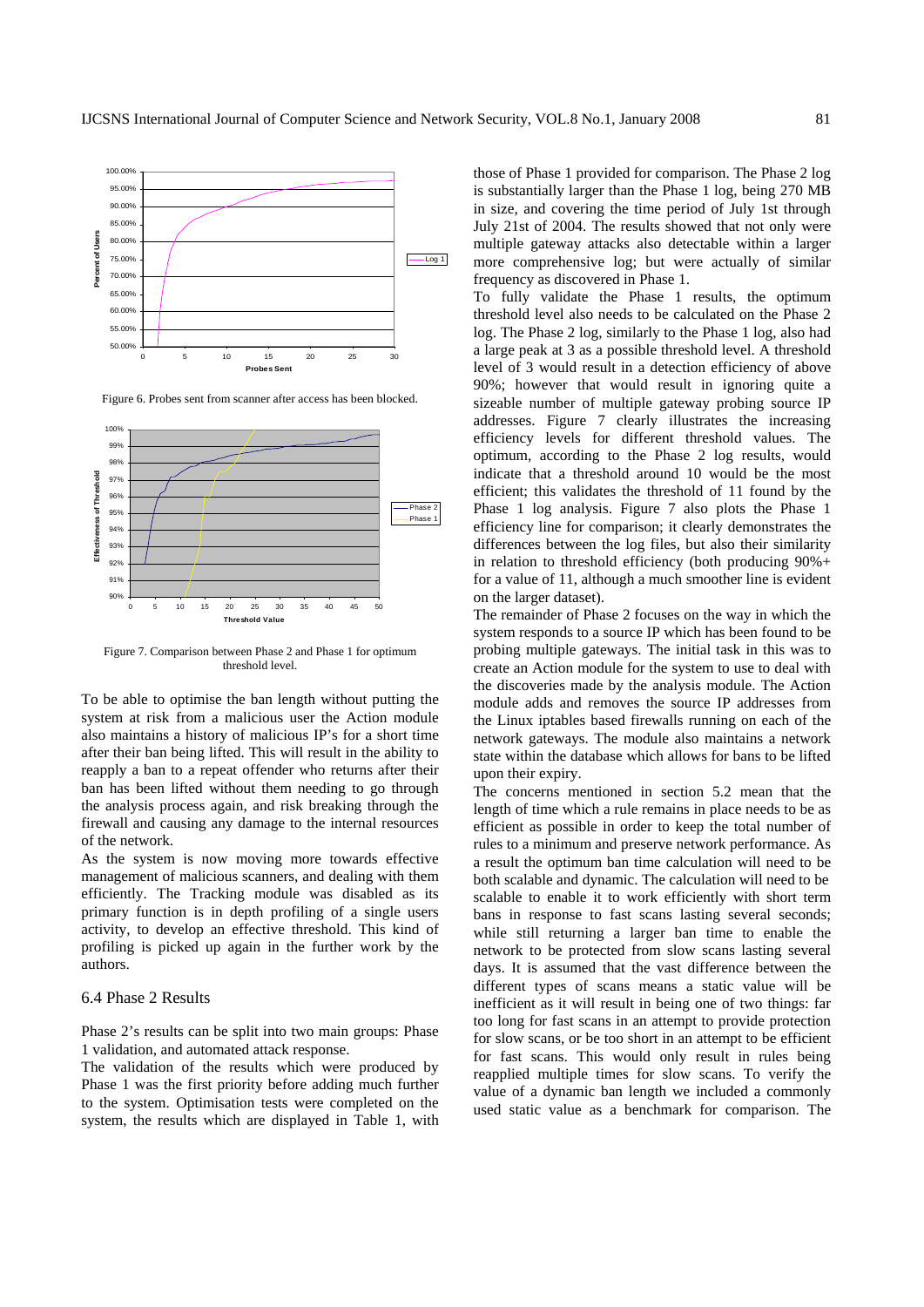benchmark we used is that of a static 24 hour ban length which is commonly used by administrators to deal with malicious users.

For the ban length calculation to be well suited to each source IP address it needs to be individualised to the given IP. A straightforward way to do this is to record the mean time difference between each probe from the source IP addresses. The result is that the number returned for a scan lasting several days is far larger than the resulting number from a scan which lasted under 10 seconds. This mean time interval is the foundation of the ban length calculations we tested. The following were the initial calculations that were trialled:

*Interval Squared: Squaring the interval allows for a ban length to be calculated based entirely off of the mean interval while still scaling quite high to provide protection to the network.* 

*Interval x Interval / 2: Similar to Interval Squared, however producing a shorter ban length in an effort to possibly attaining maximum efficiency.* 

*Interval x Threshold: While appearing to be chosen for convenience, this calculation is actually based off Figure 7 where the approximate optimum point for a interval multiplier is equal to our already existent threshold of 11.* 

*Static 24 Hour: This value is being used a pseudo benchmark as it is sometimes used by administrators.* 

In addition to these calculations, a static value of 100 seconds is added to each result to allow for the cases where a source IP address probes extremely fast with multiple probes within a second (as in Figure 4). Without the added 100 seconds a mean time interval of zero seconds would result in a ban length of zero, thus resulting in the ban being lifted as soon as it is applied.

The initial results from the different ban length calculation methods which were trialled were on the disappointing side. The bulk of the methods returned results that were really not scalable as a ban length on a gateway. A sizable portion of several of the calculation produced acceptable ban lengths while the remainder tended to be far in excess of the real-world requirements. Upon examining the results it was found that the worst performers were those that generated the longest ban lengths, and with hindsight they were obvious poor choices for such a calculation. However the results did clearly show what was sorely missing from the dynamic calculations, but was inherent in the static value: a maximum ban length.

Despite producing ban lengths that were to long in some instances, the methods trialled were efficient in terms of the number of firewall rules which were added. Therefore to combat the problem, while endeavouring to maintain the



Figure 8. Comparison of Maximum Ban Lengths.

existent efficiency another trial was run testing different values for a maximum ban length, initially using 3, 5 and 7 days. For the trial the calculation method of interval multiplied by the threshold value was chosen. This method was chosen as it was the most scalable of the calculation methods, which further highlighted the usefulness of user response time as shown in Figure 6 as being a valid metric. Figure 8 illustrates the effectiveness of the 3 different maximum ban lengths that were trialled. The smaller the ban lengths the closer the results got to the benchmark result from the static 24 hour value. However even using a 3 day maximum ban length the result was still markedly worse than that of the benchmark, while being a substantial improvement over the unbounded calculation methods. The calculation was still more efficient than the static value in the number of firewall rules added and removed from the gateways upon the network. However as the maximum ban length decreased this effect also decreased.

In order to try and maximise their two traits a 3rd trial was run which used a 24 hour maximum ban length. In conjunction with this an optimised version was also run which checked if a source IP had been active in the previous 2 mean time intervals. If the source IP has been active it would not lift the ban, but extend it by 50% of its original length as the attack was still ongoing. As a result, if a source IP's ban expires while it is still active, and would be reapplied once removed, it remains in place preventing an additional 2 firewall commands to remove it and then re-apply it.

The results shown in Figure 9 illustrate that the maximum ban length of 24 hours was more efficient then the static benchmark in terms of the number of firewall rules in place upon the network. However it did show an increased number of firewall rule commands sent across the network. In comparison the optimised version not only added and removed less rules then the static benchmark, but it also resulted in less rules in place then on the non-optimised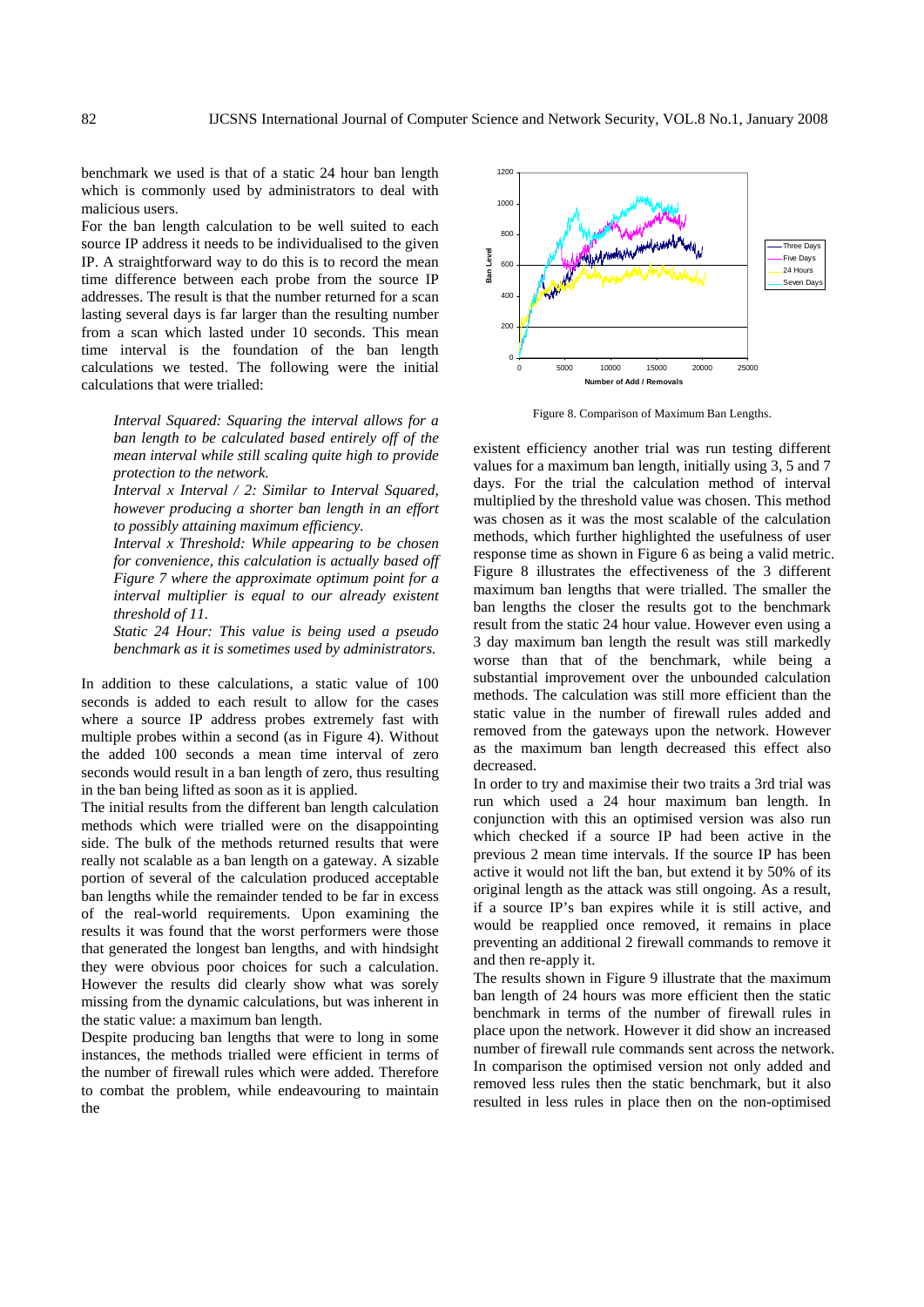system. The reason for this being that if a source IP is still active upon the network its second ban under the non-



Figure 9 Comparison between the 24-hour Maximum Calculation and Static 24 hr.

optimised version is twice as long. The source IP's which get banned twice remain banned for a shorter period of time under the optimised, lowering the overall total of IP's being blocked at the gateways. Therefore the most efficient method is the optimised interval multiplied by 11, with a maximum ban length of 24 hours.

### 6.5 Extra System Features

In addition to the system storing a state of the network in terms of current banned source IP's, the Action module also keeps a record for a short time of past banned users. This enables the system to have knowledge of a malicious IP without needing to have the IP blocked at the gateway. This longer term retention of contextual information allows for the analysis module to recognise an IP who has been banned previously to be re-banned by the action module without needing to again be analysed as being a threat. This 'safety net' allows for additional protection against attackers who do not fit the model of behaviour which suits most source IP addresses.

The Ban History, Banned, and Audit tables in the database are regularly cleaned of expired and old entries to keep the database size as small as practicable. Entries in the Audit table were cleaned out after 7 days, unless they had been active in a time period equal to twice the average interval; likewise the Ban History table was cleaned when an IP had been lifted for 10 days. Both of these values worked effectively, and in the case of the Audit table reduced its running size by 50%. This prevents any performance gain at the firewall due to the efficiency of the rules from being lost by an overly costly centralised analysis process.

A final addition was made to the system in an effort to ensure that it did not itself become a source of an attack against the systems users in the form of a Denial of Service attack. Through spoofing source IP addresses it would be possible to block someone else's access to a system; whether it is an administrator accessing the network from the outside, or the IP of an external server or application that was required. To prevent a situation like this occurring, a friendly IP table was created in the system. Before any ban is put in place on a gateway, the given IP is checked against the friendly list. If it occurs there then no rule is put in place and the admin is alerted to the situation.

# **7. Further Work**

The implementation of our system has progressed well from being able to initially detect source IP addresses probing multiple gateways to being able to ban them efficiently from the network. As a result of being able to carry out the action needed, the main continuing work on the system will focus on the detection of other modes and types of attack. The greatest challenge in this area in scanner detection is the correlation of scanner activity to draw relationship between different source IP addresses. The goal is to be able to classify users who change their source IP address between scans, enabling them to act with anonymity.

To enable a broader range of detection mechanisms to be developed the authors are building a new system more closely related to the Spice and Spade system. The goal being to initially achieve similar detection rates as both our system and the threshold random walk system, before moving on to develop new methods of detection. The instances of source IPs and their attached events stored within the graph will enlarge the amount of information known about each scanner to facilitate greater detection capability. The continuing work also aims to do this analysis in a distributed fashion, instead of the current centralised approach. The goal being to create a more robust system with built in redundancy, but to also react with greater speed, to possibly facilitate more comprehensive correlation of events.

Amongst the detection goals for the new system are also those of integrating a new method of collecting the data, with the aim of completing this using peer-to-peer technology. Also, we aim to diversify our test bed with data from other sources, from non-continuous IP space, and also from other sensors upon the network, such as Snort.

# **8. Conclusion**

Phase 1 of our system showed that it was possible to detect malicious source IP addresses which were probing multiple gateways connected upon the same network.